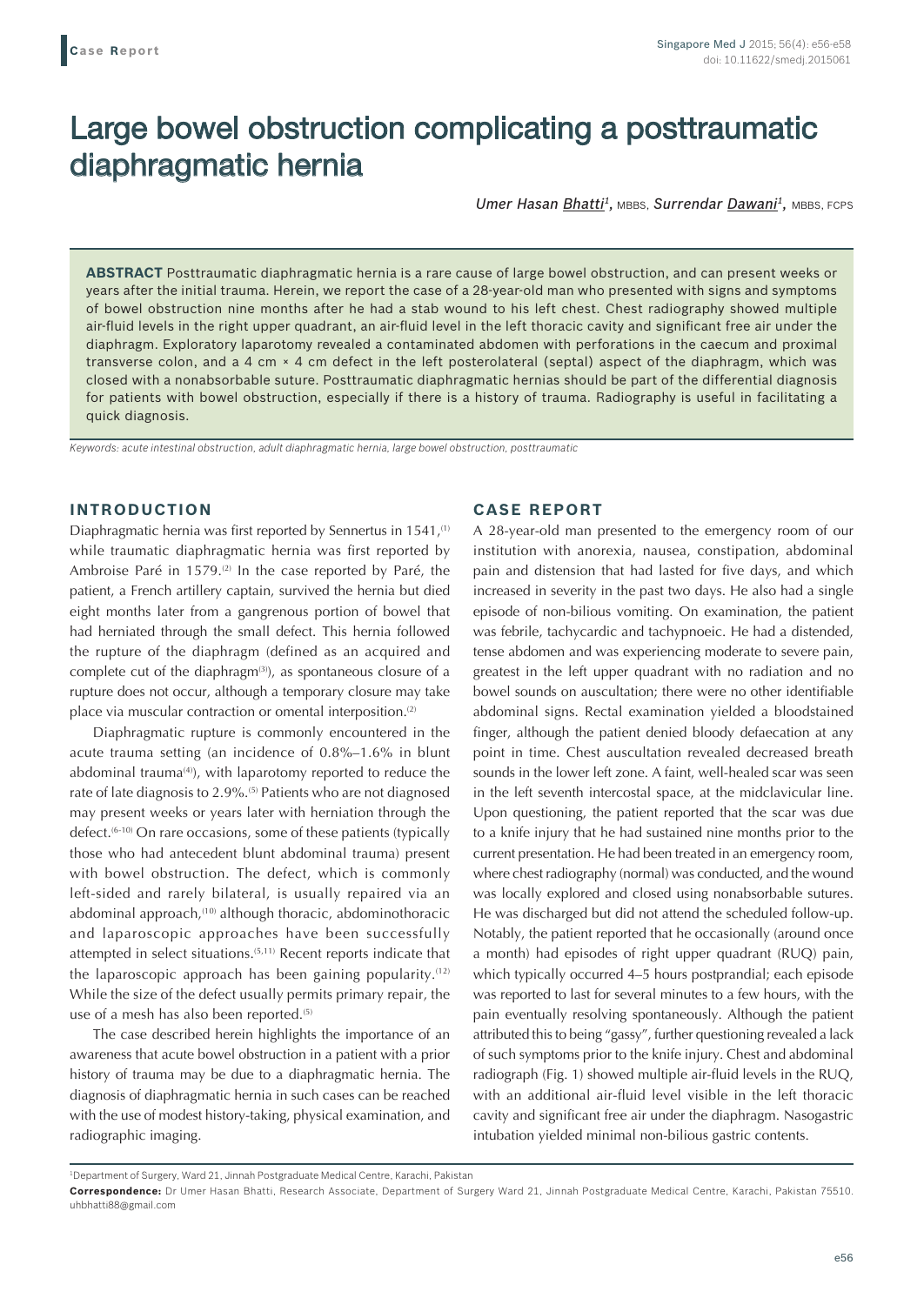

**Fig. 1** Preoperative chest radiograph shows free air under the diaphragm, multiple right upper quadrant air-fluid levels (indicative of a distended bowel) and a single loop of bowel above the contour of the diaphragm.

The patient underwent emergent exploratory laparotomy, during which 500 cc of bowel contents were found in the abdominal cavity, with discrete perforations in the greatly distended caecum and transverse colon. A loop of transverse colon (in the distal third) was found attached to the diaphragm; gentle teasing of this loop reduced the hernia and revealed an approximately 4 cm  $\times$  4 cm defect in the left posterolateral (septal) aspect of the diaphragm. No perforated or extruded bowel contents were visible in the thoracic cavity. Primary closure of the defect was done using interrupted 0-Prolene suture and a chest tube was left in place. Primary closure of the caecal and colonic perforations was also performed, with a loop ileostomy brought to the surface. The abdominal cavity was washed out with normal saline and a pelvic drain was left in place. The operative time was approximately 2 hours and 15 minutes. Postoperative radiography showed the chest tube in place and no visible loops of bowel above the diaphragm. The postoperative course was uncomplicated and the patient regained bowel function on the third postoperative day.

## **DISCUSSION**

Although diaphragmatic hernia is a known medical condition, it is a very rare cause of bowel obstruction. This is especially the case in posttraumatic hernias, which commonly have an acute presentation,<sup>(10,13)</sup> with respiratory distress and multiple visceral herniation. The stomach is the most commonly implicated organ, although involvement of the spleen, small intestine, large intestine and omentum has also been reported.

In most cases of bowel obstruction due to diaphragmatic hernia, the inciting event is blunt abdominal trauma<sup>(5,8)</sup> (usually due to road traffic accidents); penetrating abdominal trauma is an uncommon cause. As a large diaphragmatic rupture in the acute phase would cause immediate visceral herniation with possible respiratory distress, it is likely to be repaired in the acute setting. It appears that a small initial injury would be a prerequisite for the chronic presentation described; healing and fibrosis of the initial injury, coupled with a normal abdominal-thoracic pressure gradient of 9–21 mmHg, could lead to herniation when the orifice reaches a critical size.

Posttraumatic diaphragmatic hernias are much more common on the left side. While the reason for this is not clear, it is known that a triangular gap exists between the muscle fibres of the costal part of the diaphragm (i.e. Bochdalek's gap, via which the eponymous hernia occurs) and that this gap is more common on the left side than the right. Other possible reasons include: (a) the line of fusion of the septal and muscular parts of the diaphragm is a potential weak area; (b) the oesophageal hiatus may provide an easier conduit for herniating viscera (this would also explain why the most commonly reported viscera to herniate is the stomach); and (c) the liver, a large solid organ that is less prone to herniate, is positioned on the right side (only one case of liver hernia has been reported thus far<sup> $(14)$ </sup>). This, of course, is not applicable in cases of penetrating trauma, where the primary concern is the location of the injury and whether it is severe enough to warrant a laparotomy or thoracotomy in the acute setting. It should also be noted that, while the existing literature does describe the side of the hernia, studies typically do not report the precise location of the defect that led to the herniation.

Unless bowel sounds are clearly audible in the chest, the diagnosis of bowel obstruction due to diaphragmatic hernia is only suggested when imaging shows signs and a history of trauma is present. If bowel obstruction is due to diaphragmatic hernia, radiographs typically demonstrate loops of bowel above the line of the diaphragm (Fig. 1); omental strangulation, however, may result in a more challenging picture and require ultrasonography or computed tomography to be performed. In general, ultrasonography is considered the gold standard for imaging cases of diaphragmatic rupture, as it is readily available, cost-effective and has a sensitivity of up to 82%.<sup>(15)</sup>

While the laparoscopic approach is standard in hiatal hernias, and although it has been attempted successfully in large bowel obstruction due to posttraumatic hernias, (11,16) one should note that pneumothorax is a necessary stage of such a procedure, when the hernia is reduced and the defect causes an open communication between the abdominal and thoracic cavities. At this stage, the pressure gradient between the two cavities causes a rush of air into the thorax and a sudden rise in the normally negative intrathoracic pressure; this potentially precipitates lung collapse. To minimise this risk, a reduction of inflation pressure to 7–8 mmHg is required to avoid thoracic organ compression (i.e. lung collapse) while the hernia is being reduced and the defect, repaired. The presence of even a small amount of contamination should prompt conversion to open laparotomy. In the vast majority of cases, repair is successfully accomplished using either interrupted or continuous nonabsorbable sutures. The use of a mesh has been reported in a few cases,<sup>(10)</sup> where the defect proved too large for primary closure; the use of a tension-free mesh was vital to the success of the procedure in those cases.